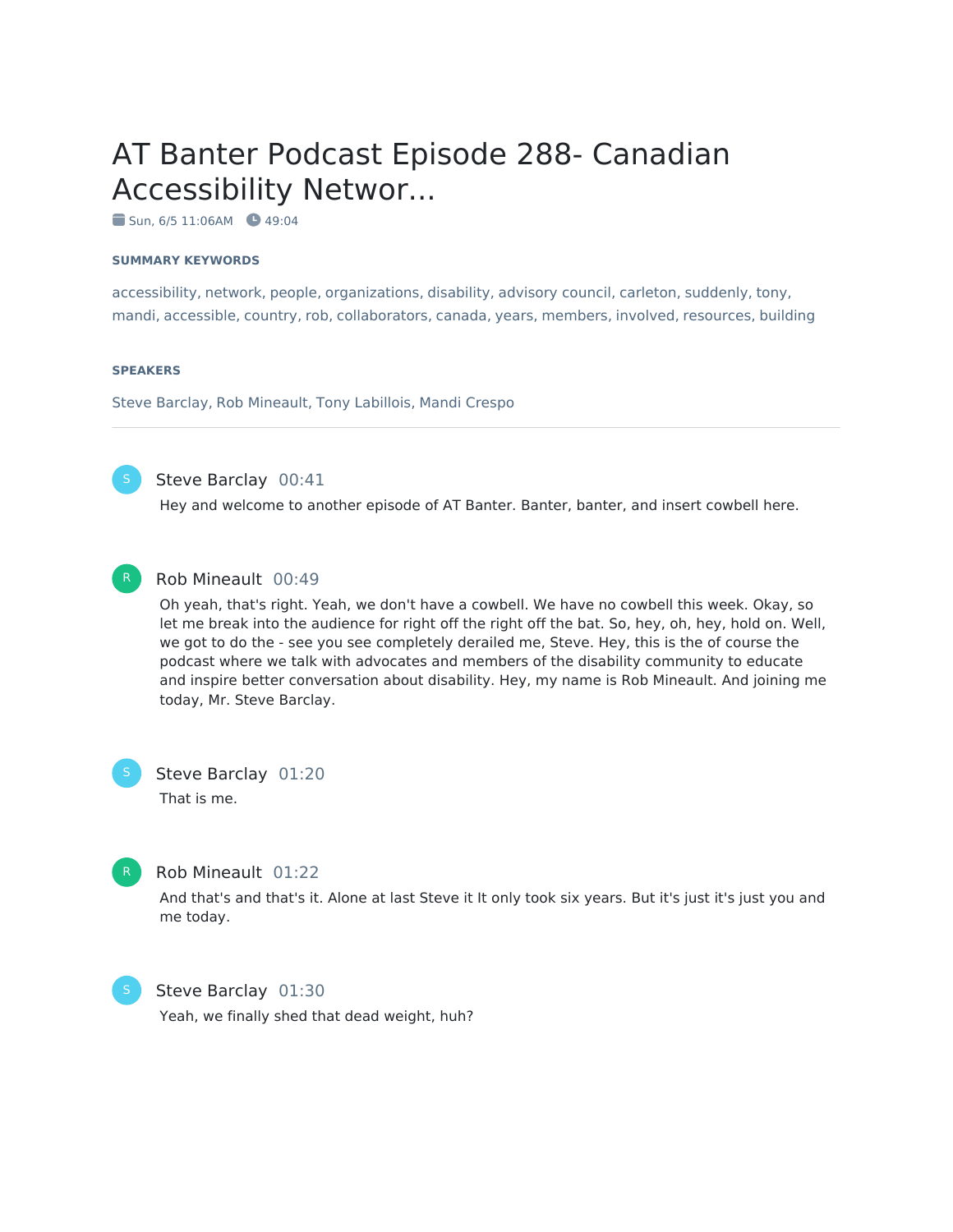

### Rob Mineault 01:32

Yep, absolutely. Phew. Oh, man. Yeah. Mr. Ryan Fleury is off at the dentist and Liz Malone is in whereabouts unknown. We're not really sure what she's up to. But she wasn't able to make it.



### Steve Barclay 01:46

So let's assume she's in paradise.



### Rob Mineault 01:48

Yeah. Okay. Sure. Sure. We'll give her the third degree next week when she returns and we'll get the the entire story of exactly where she was. How're you doing?



# Steve Barclay 02:00

Excellent, most excellent.



### Rob Mineault 02:01

Excellent. All right. Well, before we go into the weeds at all, Mr. Steve...



### Steve Barclay 02:01 Yes?



## Rob Mineault 02:03

What are we doing today?



### Steve Barclay 02:12

Today, we have two folks joining us from the Canadian Accessibility Network. We've got Tony Labillois and Mandi Crespo.



T

### Rob Mineault 02:22

Hi, guys, welcome. Welcome to AT Banter.

Tony Labillois 02:25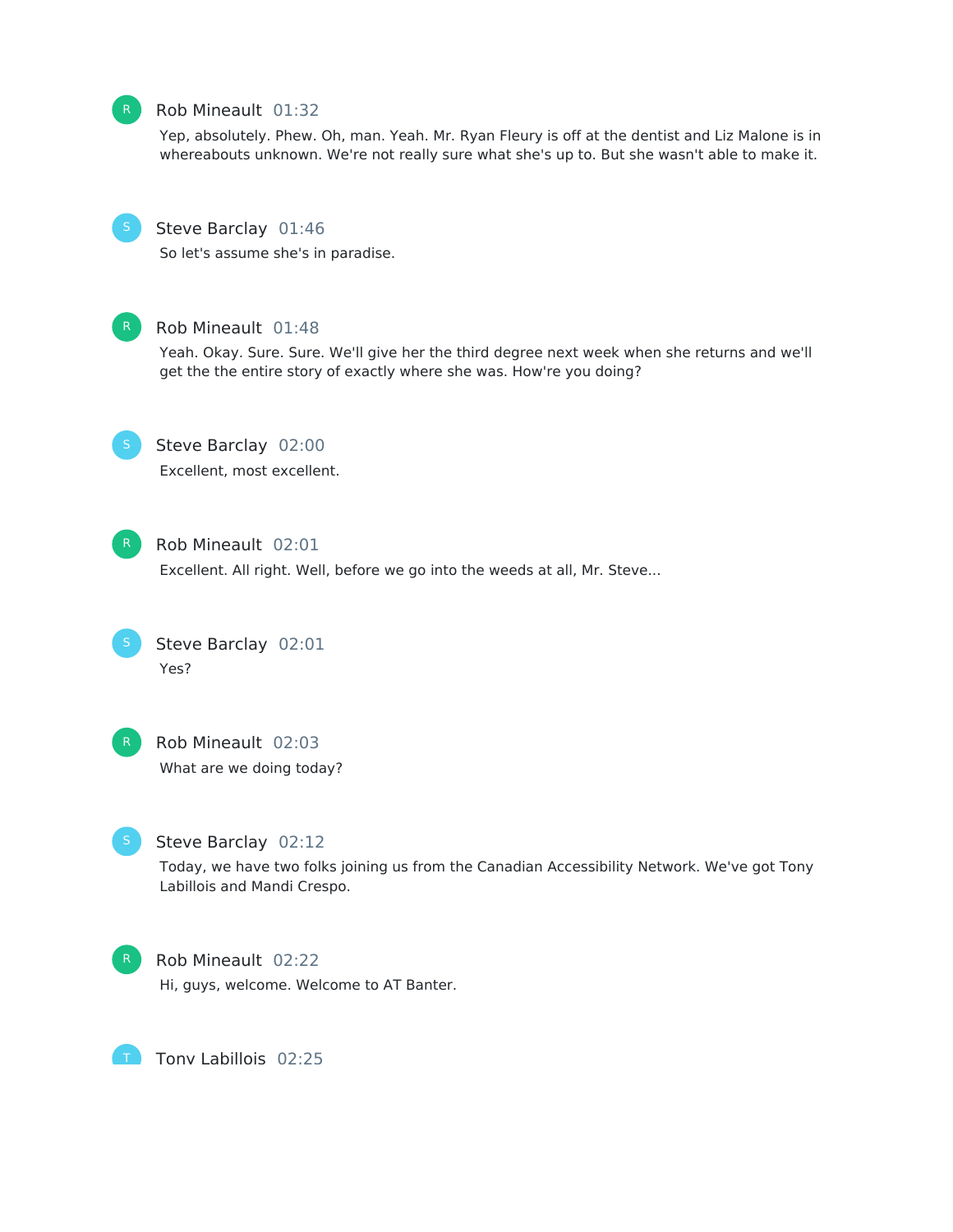Hi. And thank you very much for reminding us.

Mandi Crespo 02:27  $M_{\odot}$ 

Tony Labillois 02:25

Thank you so much.

### Steve Barclay 02:28

Great to have you.. I've been doing a little bit of reading about your program, but maybe one of you can pick up and run with a quick overview of what what you do there at the Canadian Accessibility Network. And yeah, tell us about that.



M

t.<br>T

### Tony Labillois 02:47

I'm the Vice President of Governing Council of Accessibility Network since 2020. And I'm also the chair of the Advisory Council of this network, now made of more than 60 organizations coming from different sectors, including academics and business, corporations, government departments, nonprofit organizations, that we're trying to even more diversify even more than membership. But we're proud to say that in less than two years, and maybe a little bit than two years, actually, we have more than 60 collaborating organizations in the network, more than 100 people that come from across Canada, at least seven provinces, if not more, right now. And we try to improve accessibility all together. I think we're stronger together. You can discuss about that a bit later. But let Mandi talk a bit about her role. The National Office and the network is done by Carleton University. And Mandi is part of that.

#### Mandi Crespo 04:07

Yeah. Great. Thank you, Tony. Yeah, so I'm the program manager of CAN as we call it for short. And as Tony said, it is came out of Carleton University and is the national office is housed at Carleton. And I think it's a it's a really special place to be right now. Because Carleton University for a long time has had a reputation about advancing accessibility. We've got really great programs and supports for students with disabilities. And from there it has grown into much more over the years. And now Carleton really is a hub for advancing accessibility for for all people across Canada. And so the idea of the Canadian Accessibility Network came about a little bit over three years ago. Oh, three, four years ago. And it's it came out of what we call the READ initiative. The office that I'm in, READ initiative stands for Research, Education, Accessibility and Design. And so it's an office at Carleton that is really about supporting accessibility, not just for students, but for everyone at Carleton, and then a lot for outside of Carleton. And so the READ initiative had this idea to create a network and, and really bring people together across the country and across sectors, as Tony said, and so the campaign started in the end of 2019, with a Summit event. And since then everything moved to online. So ever since then, we've had an online network and have been building and growing for the past a little bit over two years, like Tony said, and and our focus is to, to both just bring people together overall, but also to focus in the areas of community engagement, employment, education and training, policy, and research, design and innovation. So we have different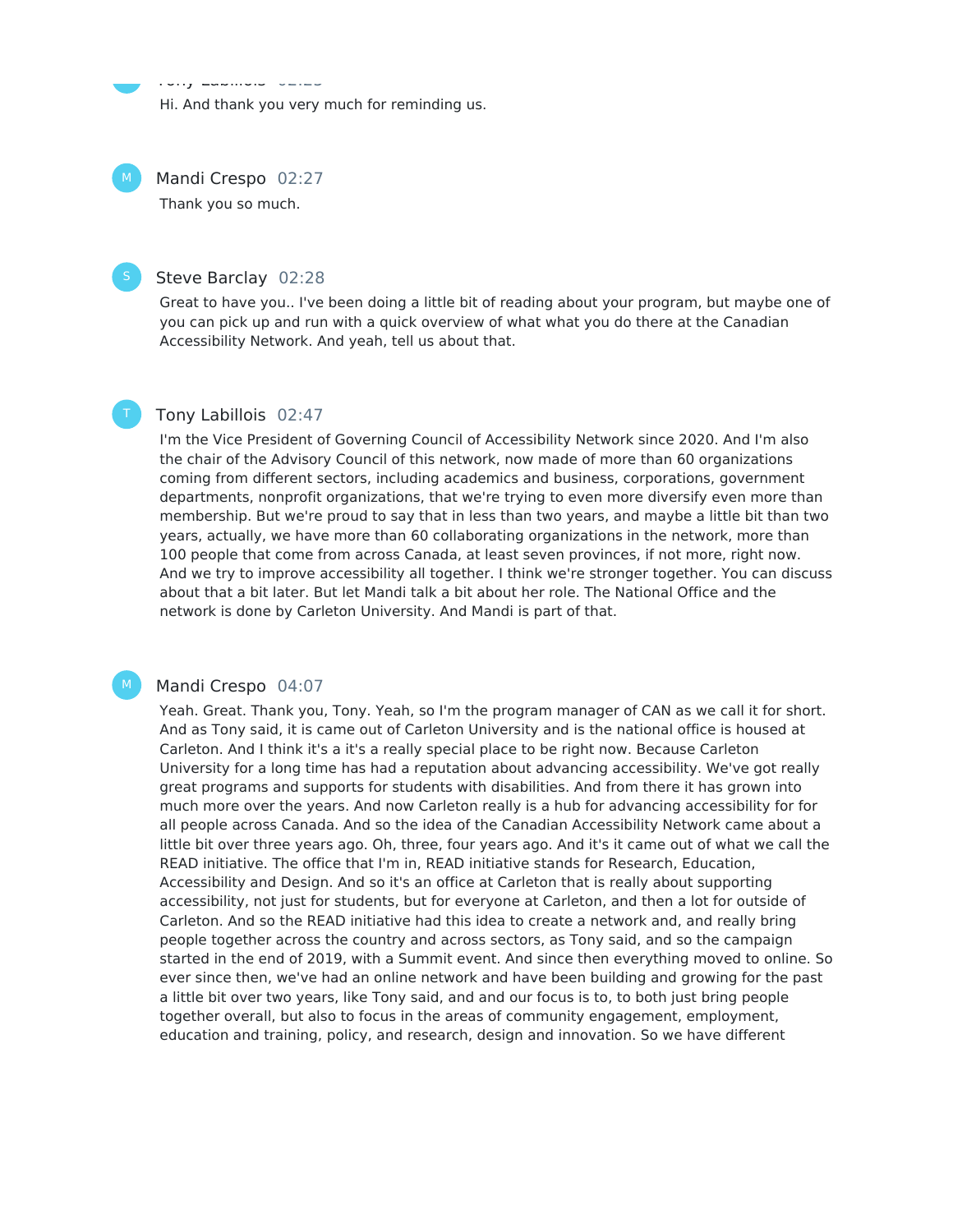groups that get together in those areas. And then we also have the advisory council that that Tony is the chair of where anyone can come and and talk about what we can do to support each other and, and really learn from each other across the country.

### Rob Mineault 06:33

R

So that's really interesting. The timing is interesting, because when you first started up, of course, it was it would have been pre COVID. And then, like you said, we went into COVID. And everything went virtual. Was there a little bit of a silver lining to that? Did that shift to to every moving everything online,did that sort of help the network sort of expand its reach really naturally?

### Tony Labillois 07:04

I will say that it yeah, we were probably born a bit the same time, then the COVID-19 virus, we didn't spread as quickly yet. We didn't stop society, we're trying to enable society and the economy for a more inclusive participation of everyone, including people that don't necessarily consider themselves as as people with disabilities, traditionally. So COVID brought a few things, the pandemic brought a few things to us. Yeah, it gave us the tools to work even more quickly, more efficiently online. We didn't expect it to be fully virtual. But that's what it's been so far, we hope to eventually see some of us together in future Summit one day, but we know that we can function very well and attract others very well and stayed in close connections in collaboration throughout the sequence, the change in our lives that we face. So it's, it's yeah, it brought something as a catalyst in terms of technology, but also some events in 2020. Brought equity, diversity, inclusion, and therefore accessibility. At the same time at the forefront, the preoccupations in many modern countries, including Canada, there's a there was an opportunity there to raise more awareness along these lines towards accessibility. And also the fact that as I was mentioning, some some people, as we say. I work in Statistics Canada, usually, so we do surveys, on the getting survey on disability, by the way, if you receive the questionnaire and the people listening to this, if you receive the questionnaire, please fill the survey. It's very important. It's done after each census. The last one was in 2017. And we're currently in collection for 2022. And if you need to understand the world of accessibility and persons with disabilities, we have results for you at StatsCan. So traditionally, there's some people that are there and because of the definition we have, in that survey, we think, as defining disability, with the social model, so it's not really the medical aspects that we're looking at. It's really the barriers that people are facing in their lives. But daily activities in their daily life or in society or in participating in the economy that we'll look at. So, same thing happens for COVID-19, suddenly, the environment was changed someone with respiratory disease are someone with a weak immune system, or someone who suddenly fears the public space. And now of fear, even more, or as more anxiety than in the past, suddenly, they don't consider themselves as persons with disability in the traditional sense, but they have new barriers, they have suddenly and new activity limitation, because of that context, that changed for all of us. And the situation is exacerbated for them.

Steve Barclay 11:02

You guys do research projects as well, correct?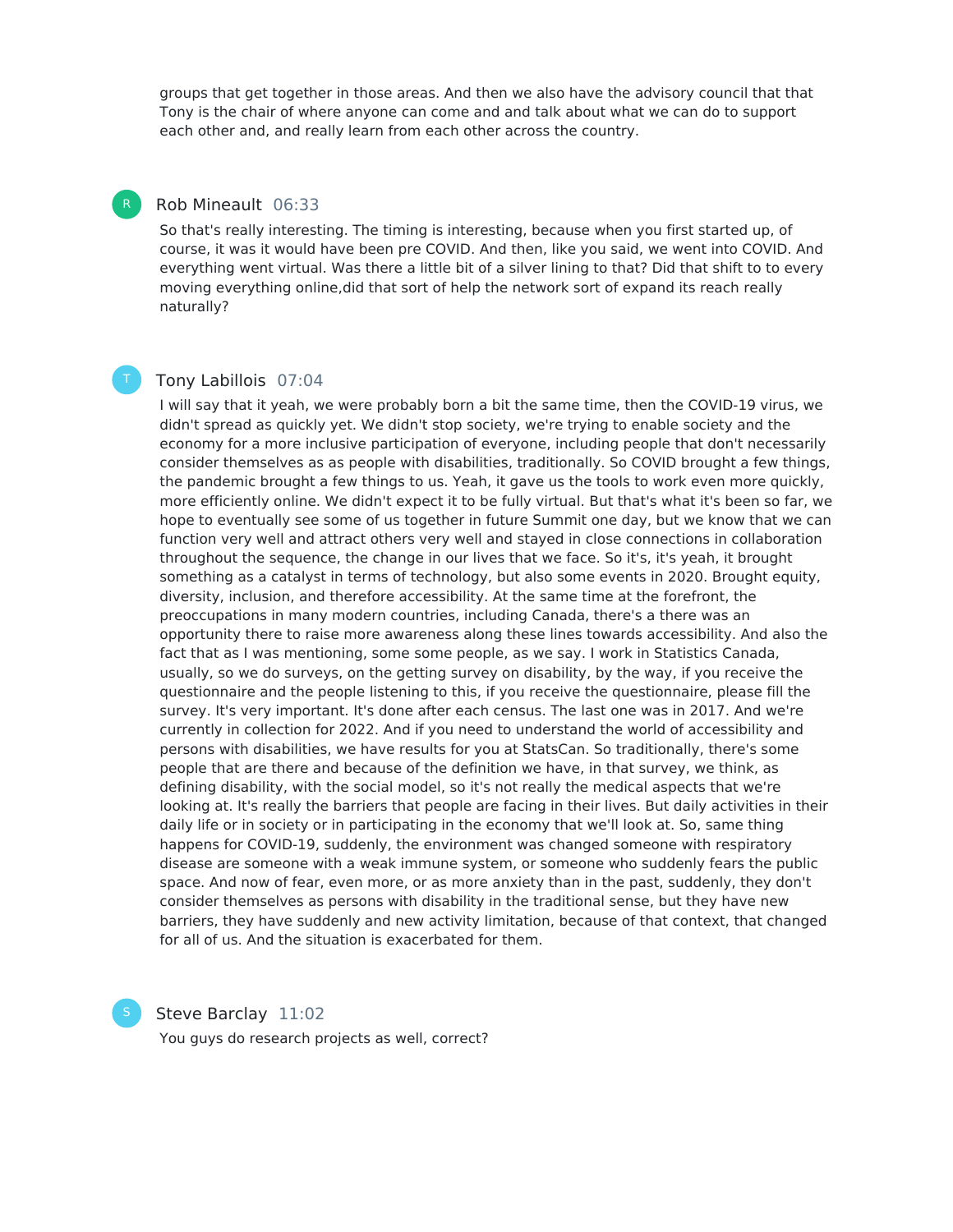### Mandi Crespo 11:06

At can we, we don't do research projects. And yet we're connected to a whole network of people that do research projects. So even at at Carleton, and within the READ Initiative, we, we have a lot of research projects on the go. So it's an interesting kind of, kind of place to be in with CAN, where CAN brings together people around research, and we've even begun applying for research grants that bring together our different collaborators across the network. But we don't particularly do research through CAN. So we're more of a network and and the research comes out of the network.

M

 $M_{\odot}$ 

### Steve Barclay 11:49

I see. Okay. Yeah,

### Tony Labillois 11:51

The research is shared in the network. And it provides a catalyst for identifying key issues, from the different partner organizations through the Advisory Council we were talking about a bit earlier, and that I have the privilege to chair we use the Advisory Council as like an antenna to collect all different issues or different questions on a specific issue. And to get input in all kinds of ways. And we've been very fortunate to use that technology for organizing part of the meetings that we have in two workshops, so that we could collect the wisdom from each of the representatives, the 60 organizations that are members of this Advisory Council. And another part, we also use that antenna to make sure that we broadcast to each other who went research or what awareness activities or what other good initiatives that members and member organizations are doing. So it's actually to get input for to that works, orientations, and actions, most importantly, but also to share information from the different partners, from the network departments, but from different partners to each other's as well. And that's why I was saying earlier, I feel that we're much stronger together. When we know that we can rely on that network. And on its mechanisms that have evolved in the last few years already. Because we have an Advisory Council, we also have a Governing Council and we have some domain area committees, but we're also looking at new approaches like a CAN Connect forum where that happens regularly and where people can share even more in detail and tackle more detail specific issues.

### Mandi Crespo 14:14

And Tony I think that's that's really what it's about. That ability to share information and and support each other's ideas and initiatives and like we just started a newsletter and the first one went out at the beginning of this month. And we ask all CAN collaborators to contribute to that newsletter and it ends up being a pretty long newsletter. Lots of information in there. But when we send out the first one, the feedback we got was I've never seen such a breadth of information about accessibility all in one place. So it's that idea where you can you can go to one place and really find out what you need to know. Or if you're looking for someone to collaborate with or partner with or, or just want to connect with other people who may be doing similar work to you in different places across the country. That's really what where CAN plays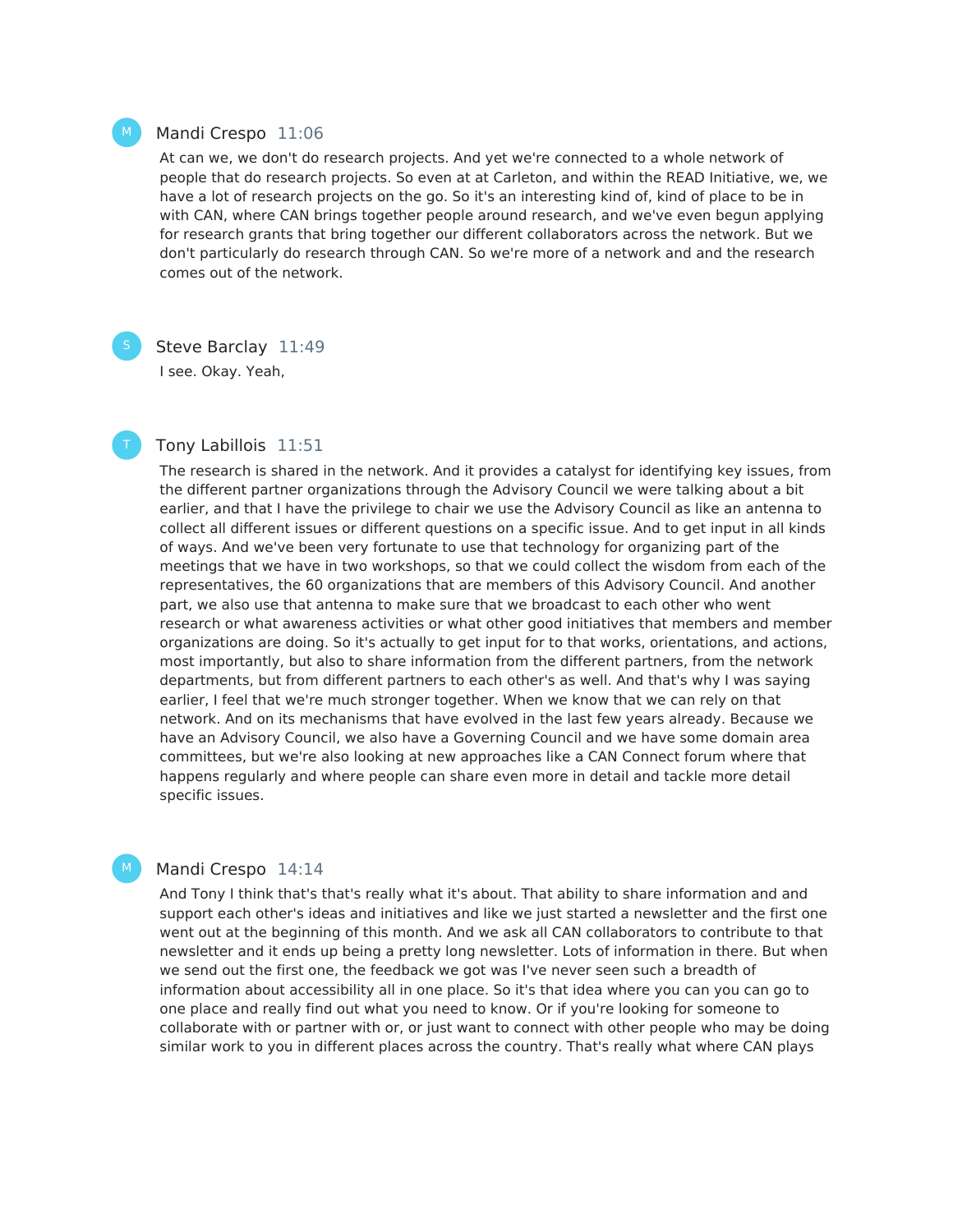its role. So I think we're as a two year old network, we're just starting to get to that point where we're we're seeing the benefits of, of putting people together and seeing where those relationships can go. So it's, it really is in that building phase, and it's it's building, I would say, pretty, pretty quickly. At this point, we're getting a lot more people very quickly involved, and which is an amazing thing I there's so much room for for more involvement, I do want to say we are accepting new collaborators right now. So if there's anyone listening across the country, anyone from any sector, anyone that's involved in accessibility at all, that wants to be involved in the network, and you can be and we are accepting both organizations and individuals who want to be involved. And so if you are interested, the best way to find out more is, is shoot us an email at CAN@carleton.ca and we can get you more information about about being a part of that network. Kind of the benefits of being involved is like Tony said, it's that getting to meet other people, you get to be on the Advisory Council where you meet with others three times a year, and hear that that national voice of accessibility, what is what are people struggling with? Or what challenges are we facing? And what could we really do together that we can't do separately, that's where we spend our time thinking about? What what we can move forward together? And so some of the things like Tony said, that we've been doing a lot of lately is we are in Ottawa, we've got a lot of collaborators that have experience with policy, with government. And, and so it's been a really good good way to, to hear what everyone is saying across the country, and and then start providing some input to government and policies and thinking more about the directions that we want to see taken across the country and how we can help influence decisions and policies and the way things are being shaped right now. So it is a very powerful place to be, since we are in the Capitol, and at Carleton and have have partners and collaborators from across the country. I do find it really interesting, too, that, you know, the timing of all of this is lining up to because, you know, the, of course the ACA was was launched in in 2019. Did that sort of have any influence on in the creation of the network?

### Tony Labillois 18:06

T

I think it did. I think it's also a perfect timing to launch such a network so that it can support that such a new legislation. And it can bring more alignment towards suggestions of what to do to move society and economy in Canada towards universal accessibility. That being said, in the network organizations, I have the right to disagree that some topics for which some members will probably say that we should go in one direction and other members would argue that we need to go in the opposite direction. And we know that this can happen and it will happen. And that's fine. But we try we're trying to build on the consensus that we find in our conversations, and then to influence key players like Government of Canada, like other major organizations, not hide it that I would welcome more larger players in the private sector, as I think they can certainly learn a lot and they can make a difference by being members because suddenly they have lots of opportunities to inform the members of what they aim to do to make that more accessible place. Or certain aspects. Let's say that they're involved in as well as opportunities to suggest things to others on what we could do together. So yeah, the same places where we are following the spirit of the Act. And we want to make sure that we support the government and the other stakeholders into achieving accessibility. I mean, for example, when I was talking about getting involved, I got involved a bit by coincidence. And suddenly, in May 2020, I received an email from someone in office for public sector accessibility, that knows my involvement. For the last 20 years, I just jumped in for persons with disabilities in Statistics Canada, and in the most recent years, even more actively in the public service. And suddenly, as CAN was recruiting members for their governing council, someone there thought that I might be interested and potentially a good candidate. So I remember reading one other email relatively late at night, and suddenly looking at the saying, Well, okay, that sounds interesting.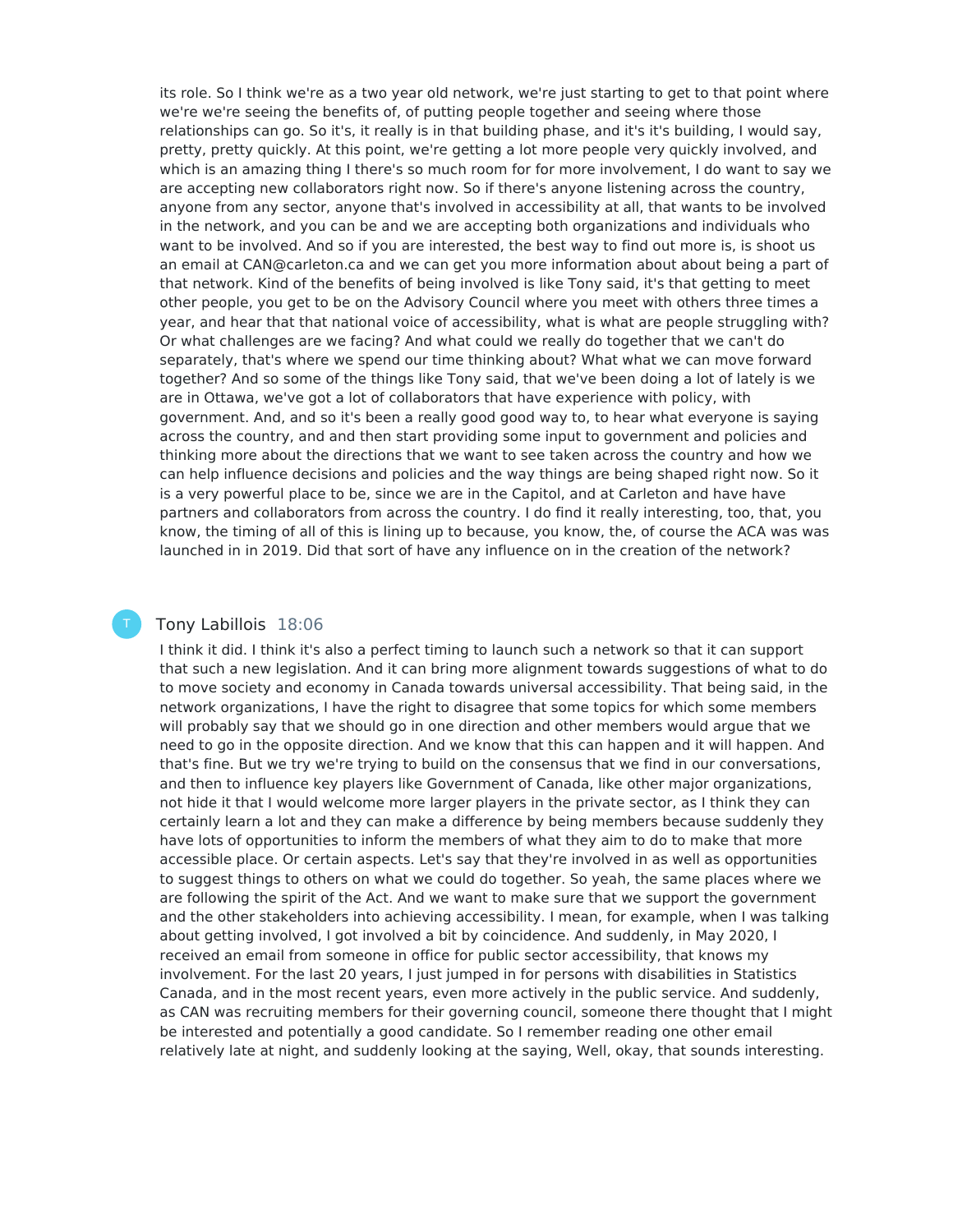Maybe I should look at the forums and see if, if, if I have something to bring forward and I drafted something in the next hour and suddenly submitted my draft to the person who has asked me if I would be interested. And to my surprise, he didn't even give me feedback, he just said, excellent, then sent that directly to people. And then a few months later, and long story short, I mean, I was involved. And I filled that form very quickly, because of my passion for making the world more accessible for my desire as an individual that was born with very low vision, I felt that there was a an opportunity here to make a bigger contribution to give back even more.

### Mandi Crespo 22:18

 $M_{\odot}$ 

For me, as someone at the national office, my favorite thing about CAN is that it's not, it's not driven by Carlton, it's not driven by the national office, it really is about bringing community together and allowing community to guide where this goes. So I, which is what I love, I love that we're in a place where we're constantly asking the network, what do you want to do? Where do you want to see this go? Where can we support you? And people can bring forward ideas or say, this is where I think we need to put our energies right now. And, and we as a national office, we're here to support those ideas and, and provide administration or, or project management or whatever it is that we can do to to help move ideas forward. So so it's a pretty cool place to be and and get to share ideas with other people and then have support to really move ideas forward that maybe maybe you couldn't do on your own.

### Rob Mineault 23:21

Yeah, I mean, I have to say, the network is such a great idea. You know, Disability Resources historically, was part of the problem with it is that they're incredibly spread out. Because I mean, really disability, it's it, there's, it's such a huge gradient, you have all kinds of different disabilities, and everybody, even within those individual disability communities have different needs. So it can be the idea of accessibility can be an incredibly challenging one to try to tackle. And so with a network, you know, you you do have these, you know, all these resources available to you. And you can just go to the network and ask questions and get advice. Because for an organization or an institution, or a business that's looking that wants to become more accessible, sometimes they don't even know where to start. So having a network like this, to rely on to ask the questions in sort of a safe space, I think is incredibly important and a really great idea, and it just makes me wonder why the heck we didn't think of this before.

### Mandi Crespo 24:37

M

No, I would just say because it's very challenging for the reasons you said, Rob, like, because it's it's that diversity of perspectives and and yeah, everyone, sometimes people need all different things. And at the same time, we are experiencing exactly what you just said to where we see people coming together from across different areas or sectors and sharing ideas and going, Oh, why? Why didn't we connect before? So, like we had an event, two weeks ago, we have every every month or two, we have a CAN Connect forum, like Tony said, and at our last CAN Connect forum, we opened it up for a conversation about employment post-COVID. And what does that mean? What do we need to be thinking about? What's happening right now that we could be taking action on across the country? And we had people from from all over, we had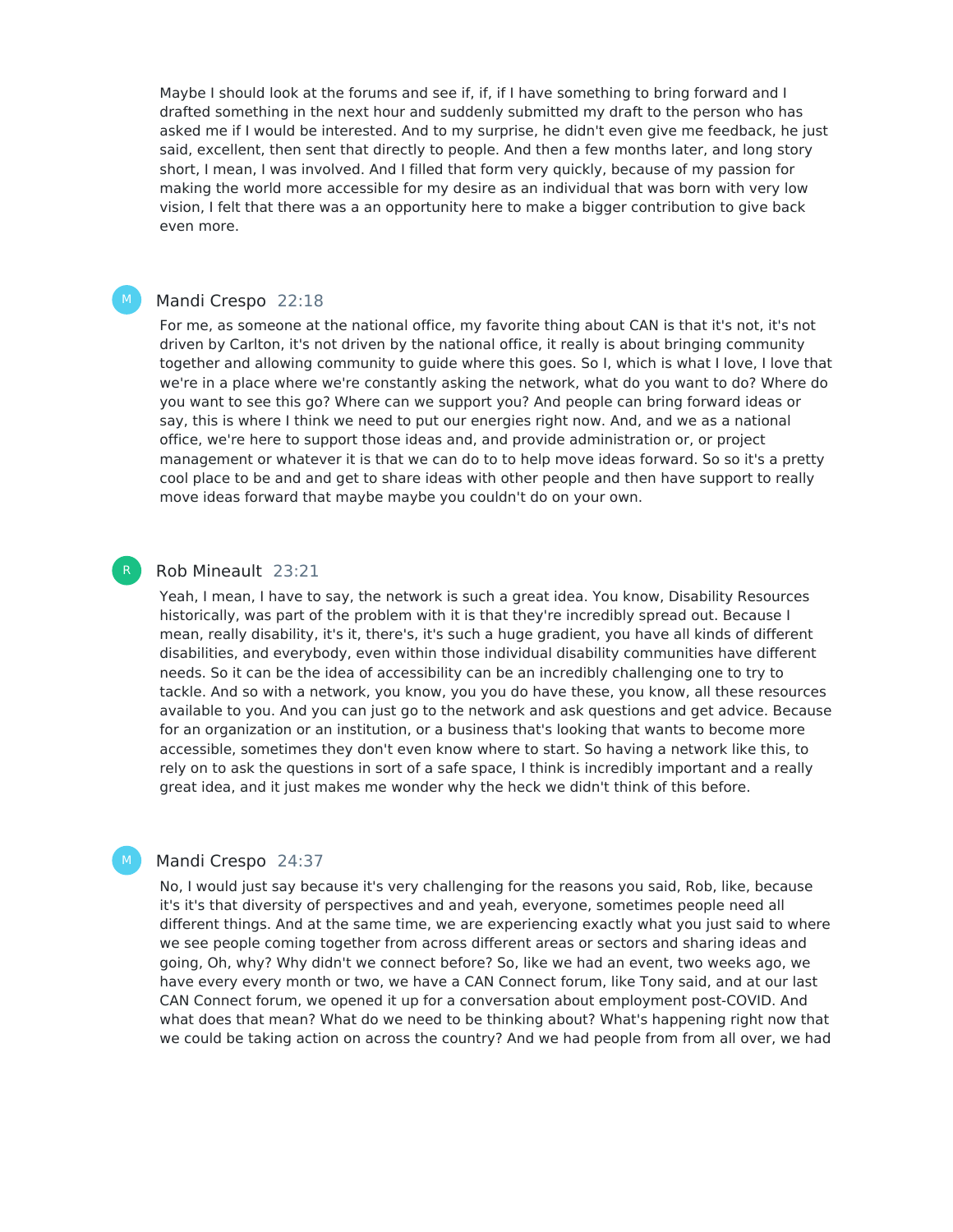about, we ended up with about 70 or so individuals that came had breakout rooms and, and just had such amazing conversations. And it's both for people within CAN, within the network and people outside of the network and also attend these, and you just learn learn from other people. So we had people on on separate coasts that were saying, Oh, what you're doing might work here. And so I think it was it's such a neat opportunity to get to see that. And then we're also working on a few different projects, like Tony mentioned, a lot, we've we're hearing a lot about the need for more like environmental scans, or, or resources that encompass a lot of what's happening across Canada. And so we're really focused right now on, on, on moving towards building resources that people can access and go, Okay, we want to know more about employment of persons with disabilities, there's a million resources out there, where do we start? Where do we go? If we don't know anything? Or where do I go if I need more expertise? So we're working on within our network to, to build out those resources as well. So I would say you're gonna see a lot of really wonderful things coming out this year. We've got a lot of good things going. But I have a lot of I'm hearing a lot and seeing a lot for people within the network that I think is going to be pretty game changing within the next year, just that ability to share resources and information across the country.

### Tony Labillois 27:16

And that that makes it very exciting when Mandi says that, for all of us who are involved in that. You were saying, Rob, why did someone why didn't someone do this earlier? Well, we are very fortunate to have the commitment of Carleton University to at least have some core resources to make sure that there's a coordination, I think at work is important, but making sure that there's a clear commitment by a player like Carleton University to make sure that this network stays alive and stays healthy. Over the long run, I think is a key for success. You alluded to the intelligibility of human situations. Yeah, I will, I will say that, in my 20 years as champion, I witnessed all kinds of, let's say, activity limitations that people are facing, but then an immense creativity and very much more diverse approaches to cope with the activity limitations and to overcome them. And we can learn from the lived experiences of the clients of certain organizations, or have some of the the members of the network to move forward because it's complex to make things universally accessible, is a complex task, especially with such a quick pace for certain products and certain services that which evolved. I mean, it is a daunting task for an organization, for one organization alone. So that's why we feel that as part of a network, we are further along and closer to achieving even more broader accessibility.

#### Rob Mineault 29:16

R

Yeah, well, I mean, and that's really why that's why Universal Design is such an important concept because, you know, to try to keep up with technology that you're right is constantly evolving, and it's evolving at a pace that it's impossible to keep up just even as a consumer. But you know, by so by the time you know, you make you make one piece of technology accessible well then by then it's evolved into something completely different. And you're sort of constantly sort of chasing after the technology. And that's why like universal design and getting organizations and manufacturers on board who are building devices and software and apps from the ground up and building through the lens of universal design is so important. We're not like sort of trying to sort of always chase this stuff with with an accessibility bandaid.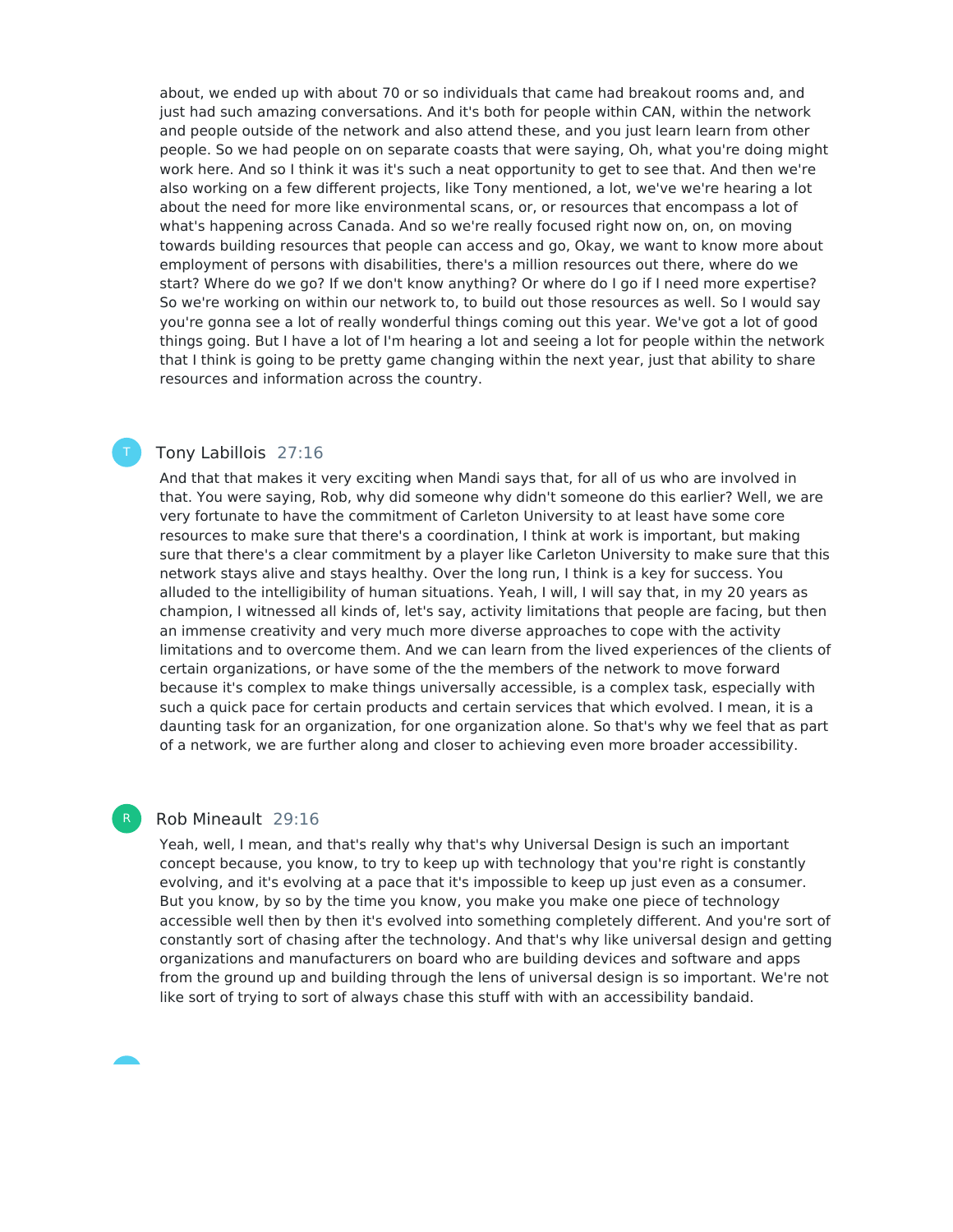

R

#### Mandi Crespo 30:10

Yeah, I think that's a great point. And I know it, this won't air for a few days. But we also have an event going on through the READ Initiative at the CAN National offices. it's called Enable Ottawa and it's a it's a conference, a two day conference that's tomorrow on the next day that is about Assistive and Adaptive Technologies. And so it is a chance every year to hear about all of the great technologies that are that are happening right now. And things that are coming up in the future and learning more about about staying staying ahead of that curve, or on on the curve, at least of all the great new things that are coming up.

#### Rob Mineault 30:54

And now how often do you guys have events? In general?

#### Mandi Crespo 30:58 M

Well, the READ Initiative like that event, I just mentioned, Enable Ottawa what happens every year. And then we also have workshops that happen throughout the year. For CAN we just started our series so that it Can Connect forums, we had the first one in January, and we've had one of those once a month, we've had a different session with a with a different different topic. They're all virtual, they're one hour over the lunch hour here and Eastern Standard Time. So I know for our people on different coasts, that that is different time zones. But for us, it's from 12 to 1. And so right now it's once a month, we're taking a little break over the summer, because we know a lot of people have have competing priorities over the summer. And that's, that's okay, you need to need to get out and enjoy the sun a little bit too. So we'll come back in August with our CAN Connect forums. And then we're also looking at having a professional development series that would that would start up in the fall as well. So you'll see at least one event a month from CAN in August and after that. And then we also have our Advisory Council meetings three times a year, we have five different domain area committees to get involved in. And and those meetings will start taking place in the fall, each of them will happen about three times a year and be an opportunity to connect with different communities. So we have no shortage of ways to get involved in the network, you can, if you want to join the network you can get involved in by just being on the Advisory Council. Or you could also be in some of the smaller committees, you could do project work or or you could just receive the newsletter, which comes out every few months, every two months. So lots of different ways that you can get involved based on your availability and what you're able to contribute at that time.

### Tony Labillois 33:00

To that newsletter, or to special emails sent to the Members, you can learn about even more activities that are broadcasted by some of the collaborators that are participating in the network.

### Mandi Crespo 33:17

M

Yeah, and we also are on social media as well. So if you want to follow CAN, we're on Twitter that @cancollaborate is our handle. And on LinkedIn, you can look for CAN the Canadian Accessibility Network and and that's a really great place to to see all the activities that are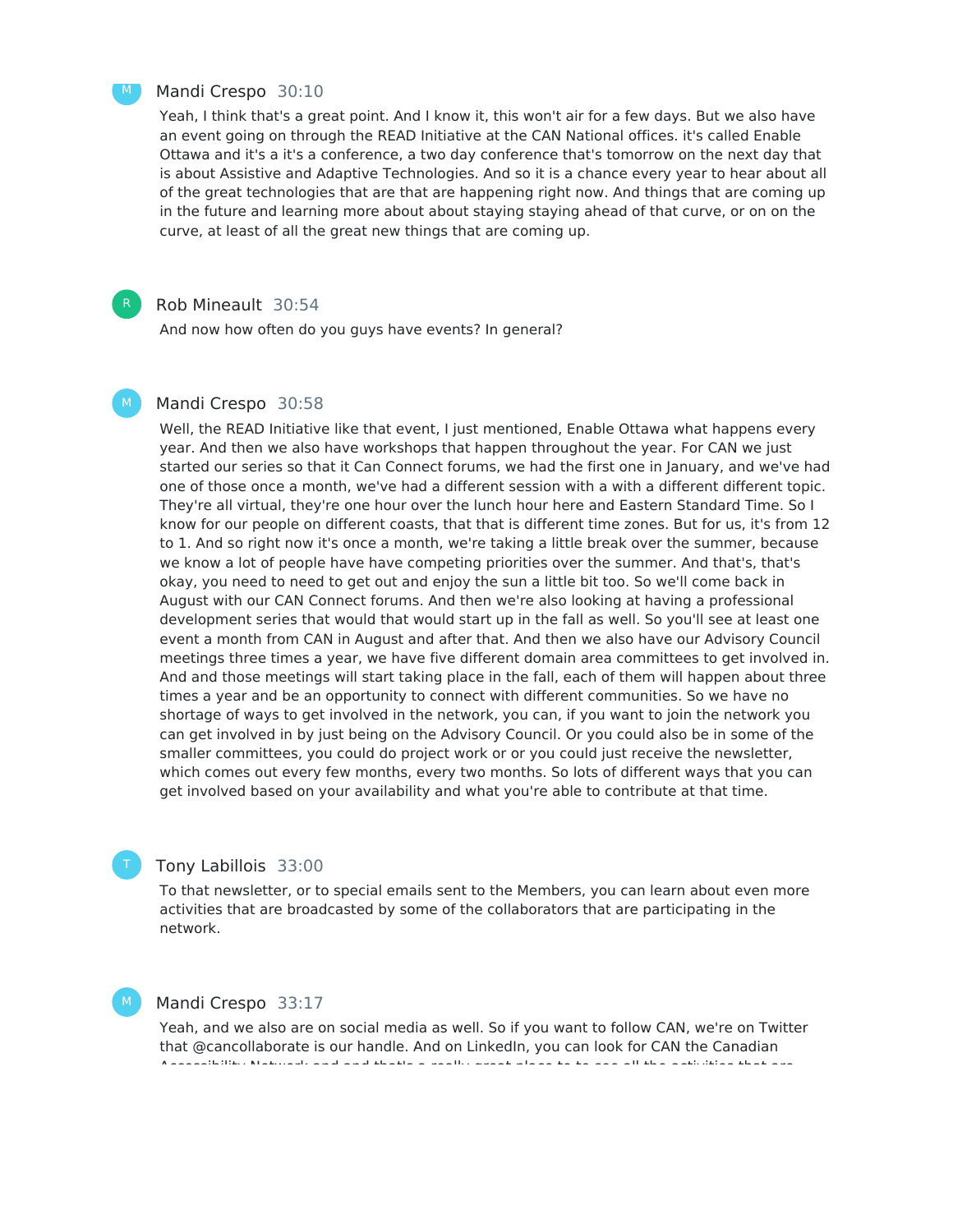Accessibility Network and and that's a really great place to to see all the activities that are happening within can collaborate or organizations as well. We do lots of sharing each other's events and and learning opportunities that research it anything that we hear of that's happening or that we see anything at all that's coming out, we are there to share it and help other people connect.

### Tony Labillois 33:59

I'm also on LinkedIn. So if you want to connect with us, or any of the people who want to connect with us. I mean, you're more than welcome. And I think we're both very passionate about these things. And we are always looking for other allies.

### Mandi Crespo 34:18

That's right. I don't know if you can tell we both like to talk to so I'll be happy to tell you more.

### Rob Mineault 34:26

You guys are a podcasters dream we can just we're just we're just sitting back and putting our feet up and relaxing and letting you guys do all the work. Please give the website again because I can't stress enough. You guys are doing amazing work. This is an incredible idea. And the fact that you guys are only two years old and you've guys have have come so far, I think says a lot about just how much work you're putting into it. But also I think I think the temperate is right out there, people are interested in accessibility. And I think that one of the big barriers has been, a lot of companies just haven't really known where to start or where to go. And I think that, that the network is going to really provide that for a lot of people. So by all means, give them the website. Again, if if people are interested, we'll have all of this information in our show notes as well. But just the website, and if anybody is interested in chatting with either of you, maybe your contact info.

#### M

 $M_{\odot}$ 

### Mandi Crespo 35:34

The website is carleton.ca/read/can. Or you can just search for Canadian Accessibility Network. And you can reach out to us Our email is can@carleton.ca. So that's, that's the easiest way to contact us. And I reply to that email. So you get me Otherwise, you can you can also just reach out to me, my, my personal email is mandi.crespo@carleton.ca. And I'm sure you can add that information into the podcast too, if you'd like. But yes, so that's that's the easiest way to reach us is, is probably by by email. I give you a phone number, but but most likely, you don't even get phones anymore. It's we're all about find us on social media or send us a message.

### Rob Mineault 36:31

You know what, I can't even tell you when the last time I phoned anywhere and didn't get a phone tree. Robots pretty much robots are gonna take over the phone lines everywhere.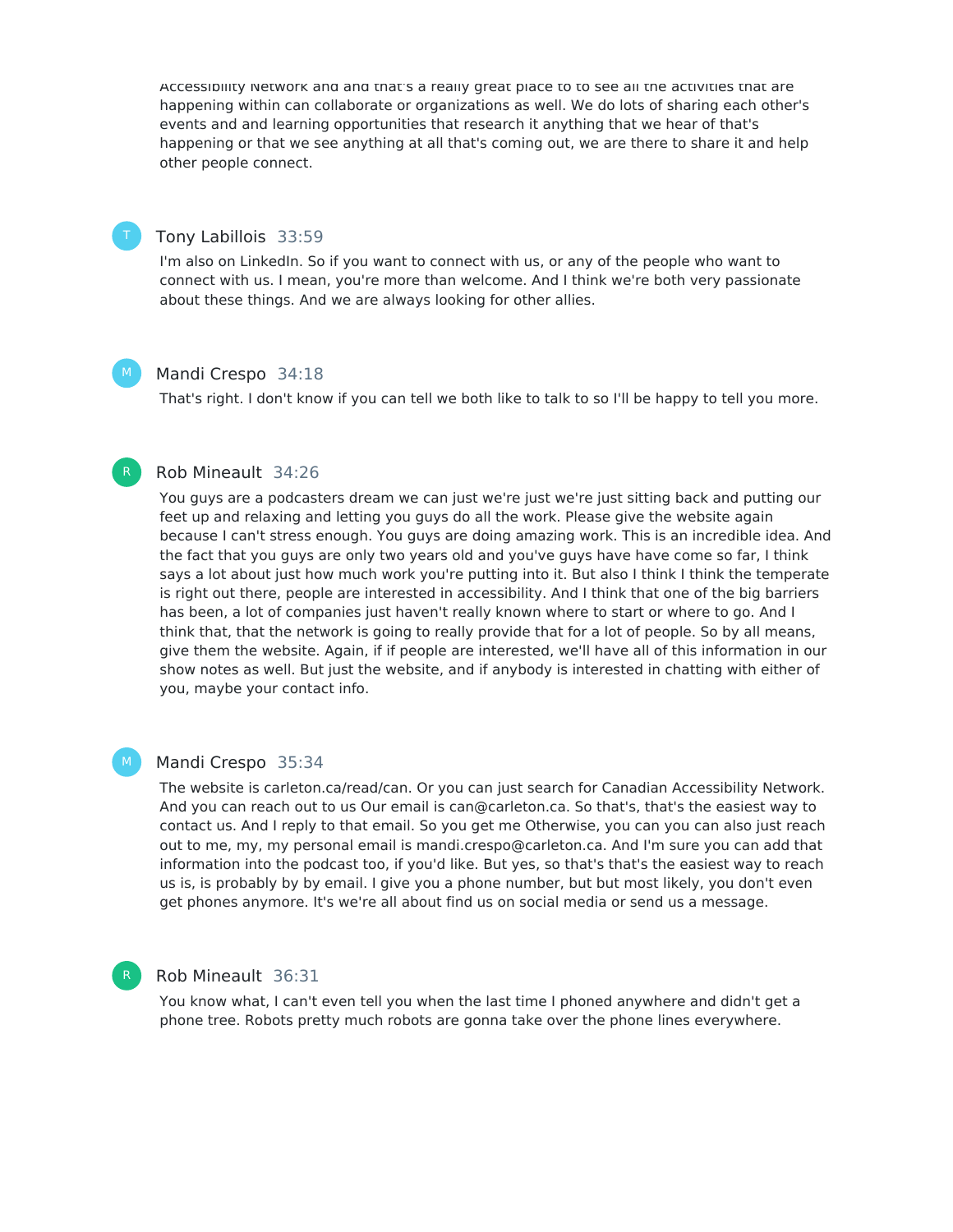

### Tony Labillois 36:42

That's right. You see other opportunities, which the accessibility network should be discussed, like other podcasts or other social media, other anything here, conferences, whatever, we're looking for more visibility for network. So we need more allies like you, if you can suggest things, or partners and so on that we should approach?



### Rob Mineault 37:13

Awesome. I'll be happy to.



### Steve Barclay 37:15

Well, I thought about three while we were talking.



R

T

#### Mandi Crespo 37:20

Rob, I would say two I love the the point you made earlier about, like companies or organizations that organizations that may be looking for information about accessibility, this is a great place to go. Or even for those seasoned professionals who, who have worked in this worked in accessibility for a long time and are just looking to expand their reach and share information. This is this is also a good spot.

### Rob Mineault 37:45

Yeah, I mean, you know, it's interesting, you know, we last week we or our podcast, we just kind of sat around and talked about accessibility. And even amongst us who sort of are veterans in it, it can be a really, really hard topic to really wrap your head around and to really come down in any one given spot, with definitions, or what makes something accessible to one person may not make it accessible to somebody else. So having a network like this, and having so many resources, I think is just as essential in order to really drive the ball forward.

### Tony Labillois 38:22

Absolutely. And plus the fact that if suddenly, the more we are, the more influential we will become, if suddenly we have large businesses, different than organizations at different governmental level, for example, or different nonprofit organizations and so on. I mean, the more we are under that umbrella, the in that catalyst, the more suddenly we can claim that for the things we agree on that that they're needed, and that we can align them you were talking about standards earlier, and about how faster and things evolve. Well, at some point, hopefully we can influence the choices of for some of these things in society or the network. At least for what we know is absolutely, even if we were to disagree on some of the other things. That's already a plus for influencing more rapidly. The accessibility agenda.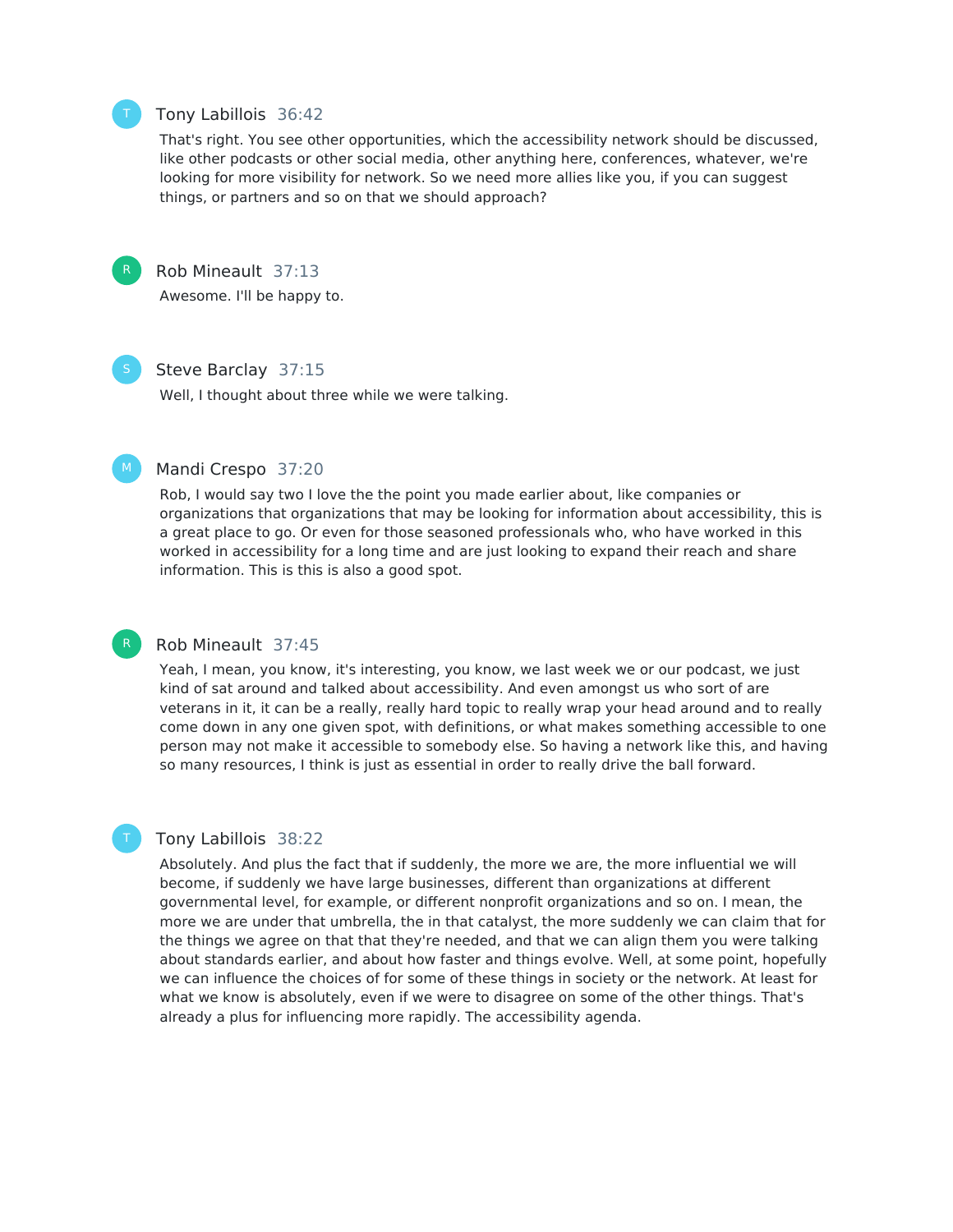### Rob Mineault 39:21

I love it. See, I love your I love your guys's positive attitude, too. I have to say, we're gonna get there.

Mandi Crespo 39:28 That's right.



### Tony Labillois 39:32

To see that we're so much on the same page without even any previous practice or discussion.

### Steve Barclay 39:41

Or, you know, my experience. I've been doing this for over 30 years now. And you know, I've seen so many examples of communities fracturing and becoming less and less cohesive and less and less cooperative. So anything that that kind of pulls it all back together I view as In a very, very positive influence.

#### Mandi Crespo 40:03 M

And I think what you mentioned earlier, too about the timing, I think the timing is just key right now, because it is a moment in time where, where people are thinking about equity, diversity and inclusion in a way that maybe they weren't before. They're thinking about accessibility, we have the Accessible Canada Act that is having, you know, Crown corporations, and anyone that that is under that federal legislation that must be looking at this. And so we do have even, we have organizations that have come and been joined CAN and said, we've had to do this. But now we want to do more. And we don't know where to go from here. You know, this isn't enough. And so, yeah, so I think it's that bringing together people from from not just across the country, but from different levels of of knowledge and information about how do you go about making change. So I yeah, I think it's definitely not something that only one one person or one organization can do. And in this moment, I think it if we can pull together in the right way right now, this could be, I'm very probably to altruistic, but I think this is a key moment where we can really drive change for accessibility, but we can't do it alone. We have to do it together.



M

#### Rob Mineault 41:29

Yep. Well, thanks again, guys.

### Mandi Crespo 41:32

This it's been so fun. Steven. Rob, thanks so much for having us. And Tony, you're just a pleasure. It's a pleasure to be your sidekick.



 $M_{\odot}$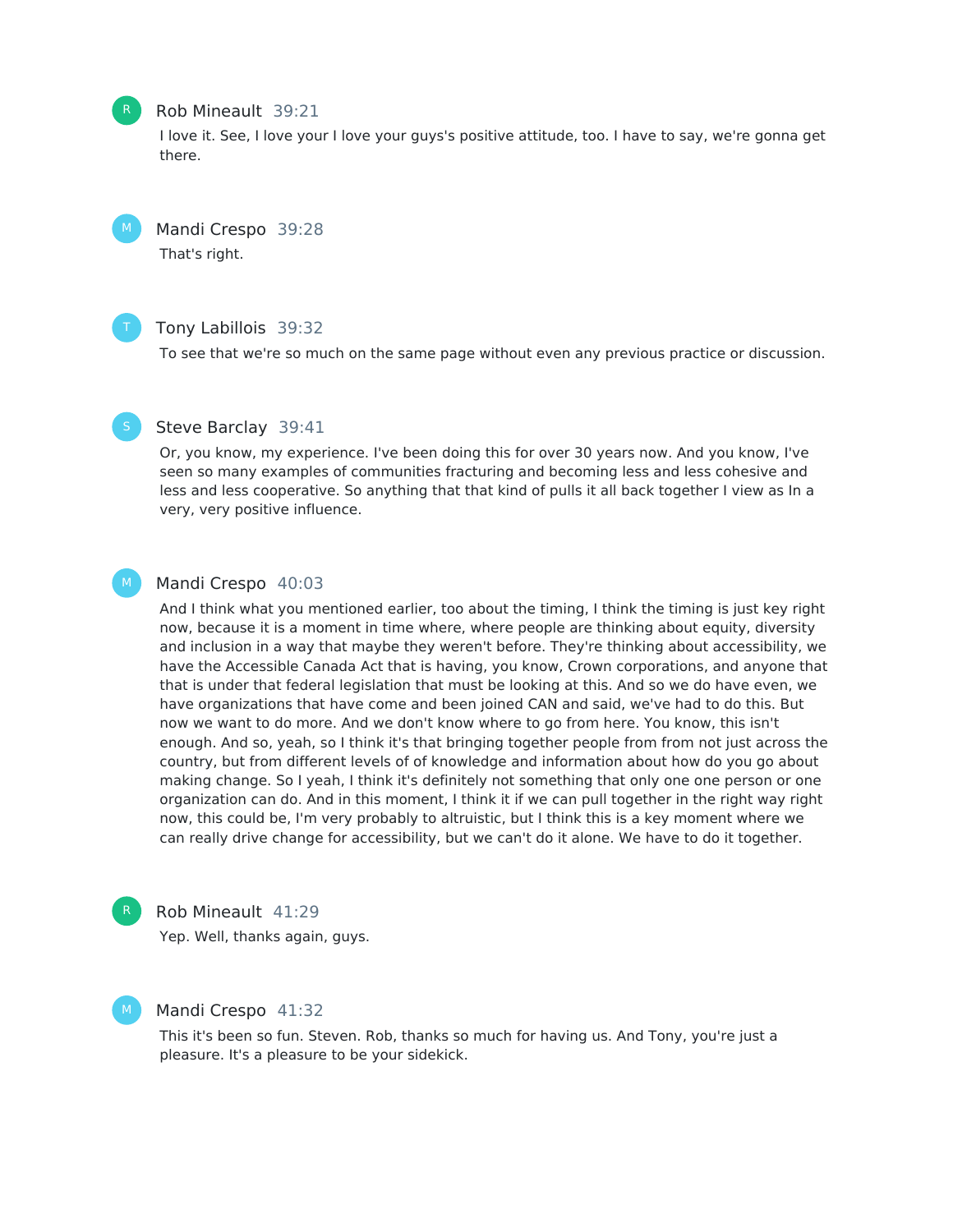### Tony Labillois 41:43

Like, I really liked our first experience together. And with Rob and Steve that we didn't know, we had never spoken to before. So that shows all planets can be aligned when we talk about accessibility.



### Rob Mineault 42:00

Exactly. Accessibility bringing the world together.



### Tony Labillois 42:06

One last thing I can't resist. But when you make things accessible, it's not just for people with an activity limitation, that some issues are exacerbated for some humans, but you make the world accessible to more accessible to everyone.



### Rob Mineault 42:25

All right. Well, thank you again, guys. And like I said, anything else we can do to help, happy to have you guys on at any time. If we can help out in any way, if you have an event that you want to come on and promote just reach out anytime.



### Steve Barclay 42:44

Takr care. Have a great evening.



### Rob Mineault 42:46

Okay. Wow, they were talkers.



### Steve Barclay 42:49 Yeah.



### Rob Mineault 42:50

But that's nice. I listen, I like talking to people who are passionate about accessibility. I mean, that's awesome.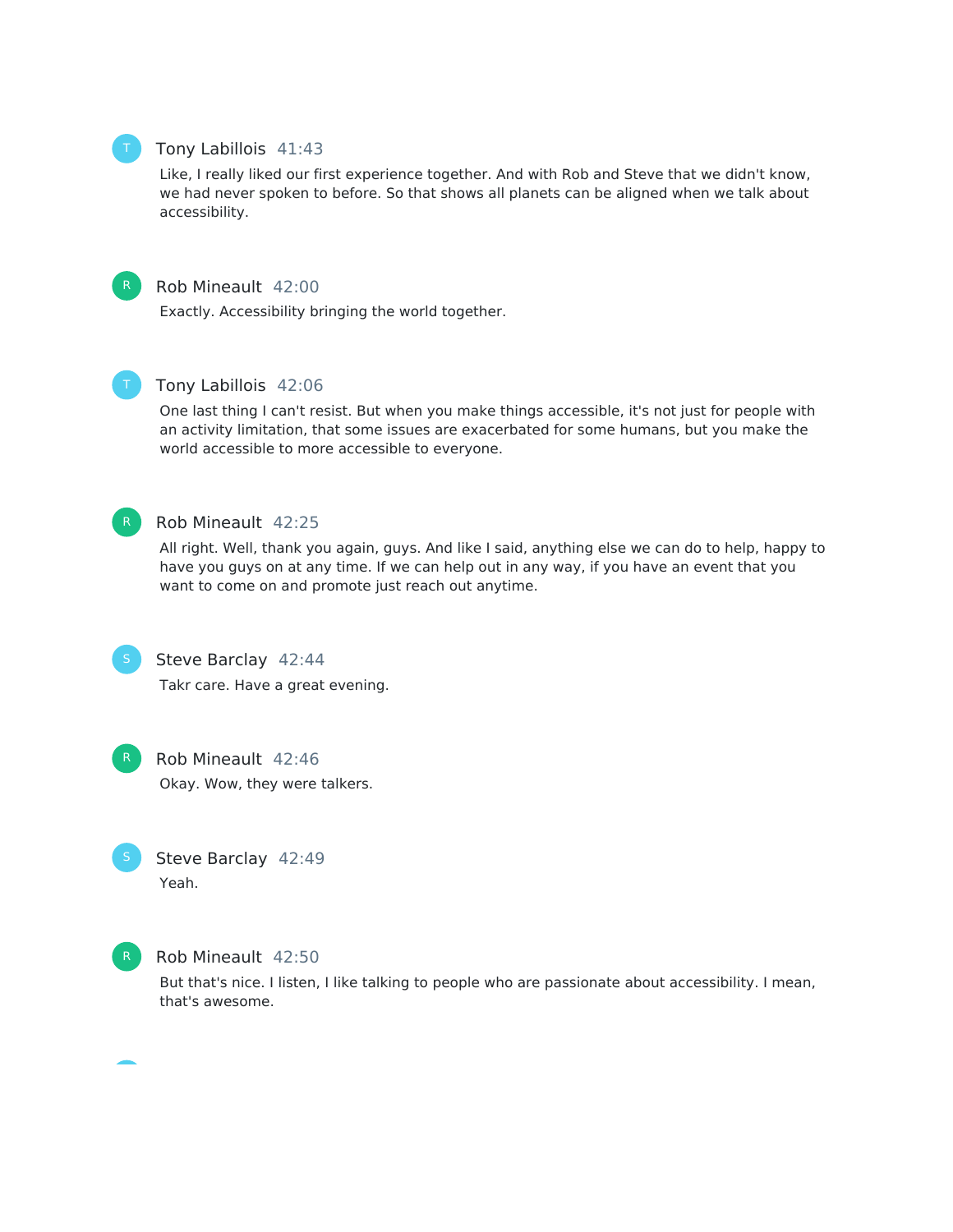

R

### Steve Barclay 42:57

Absolutely. You know, I was, I was so impressed when I when I got onto their website, and I started looking at all of the organizations that are collaborators within that network. They, you know, they've got a really solid lineup of, of, you know, colleges and universities, right across the country. As well as, you know, consumer organizations, private enterprise, you know, all kinds of different organizations that are, you know, dealing with different areas of accessibility of, of inclusiveness. It's, it's really neat to see, and this is a network that could really grow out and become a huge factor in how Canada moves forward in terms of addressing issues around accessibility and inclusion.

#### Rob Mineault 43:52

100%. Yeah, I had the same experience. And when I went to the website, frankly, I was shocked to learn that, that there were only two years old. Because it to me, it looked like it was a 10 year old project. Because they've they've come so far in only two years.

### Steve Barclay 44:10

Yeah, indeed. And another thing I noticed is that there's some there's some glaring gaps of you know, national organizations that really should be part of this.

#### Rob Mineault 44:19

Yeah, exactly. I mean, I like I looking at their at the list, I thought you we could fill this up with like, 20 more overnight, you know, and just thinking of different organizations, that it's a no brainer for them to be members of that they're not yet. So, yeah, I suspect that we're going to see a lot of growth and we're going to be hearing a lot more from from CAN. And really like, you know, when you when we really start to think about it, and especially on the heels of our conversation last week, this is a no brainer. This is of course, this is what we need in order to move this forward. Because how are we going to really, you know, learn about how to do Universal Design properly, or how to build out accessibility properly without something like this, like shared resources and a lot of different conversations going forward. I mean, I think it's just impossible for one for one committee somewhere to try to try to figure out policy for an entire country.

### Steve Barclay 45:21

When you think about the number of times that we've talked about organizations who have, you know, launched off and said, Oh, we're going to do something, and it's going to be accessible, but then they've never really gotten buy in or opinions of people within the community itself. Oh, you know, we know we know how to do it. You know, if you're, if you're going, if you're going to try and make something that that, you know, is universally designed, you need to have voices, you need to have input, you need to have experience from the community. And this is a place that can provide all of that in such a meaningful way. So fantastic organization.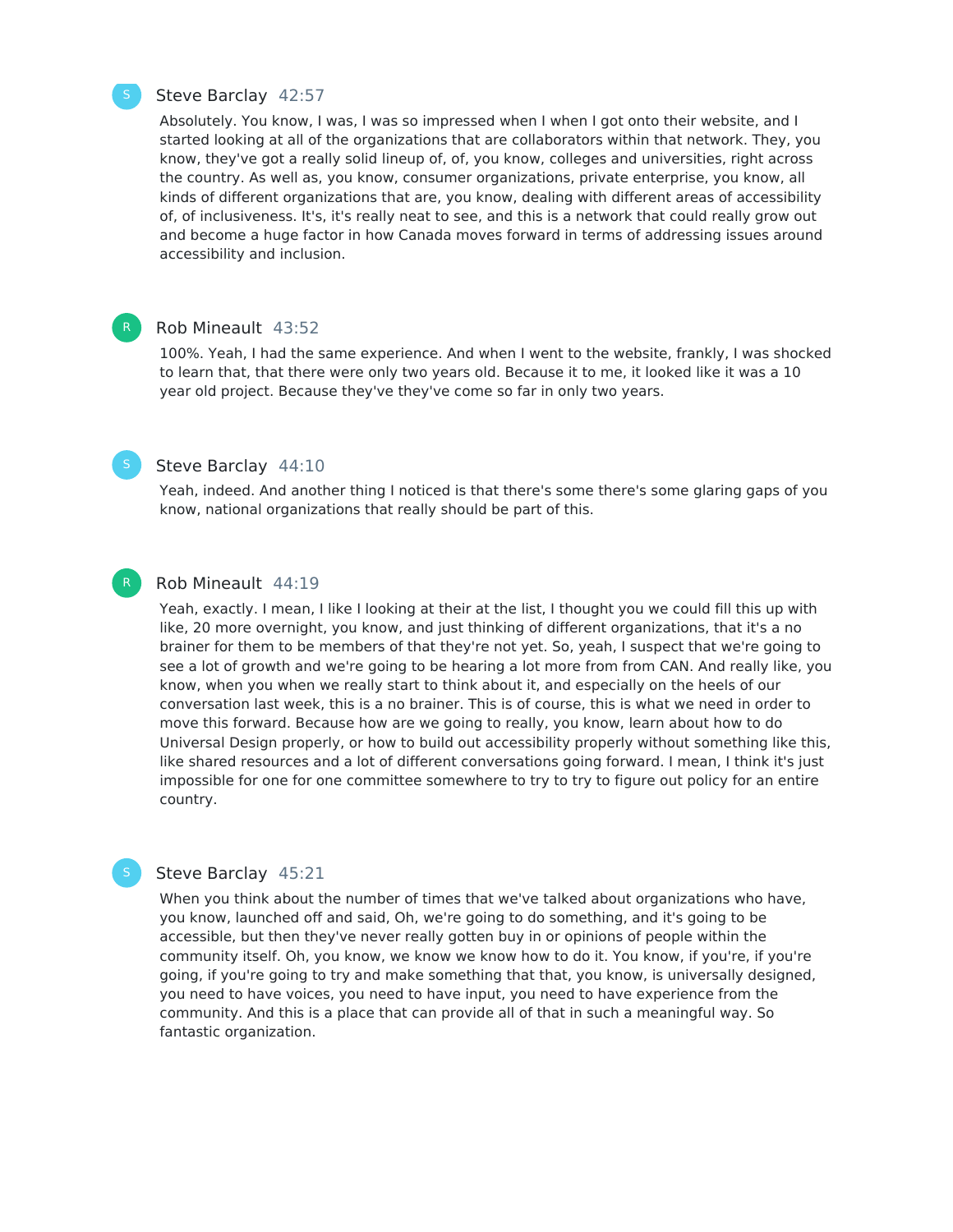### Rob Mineault 46:06

Yeah, absolutely. I'm excited. I'm really excited about accessibility, which is, which is good, because it is National Accessibility Week, but of course, when this airs, it won't be, but that's okay. All right. Well, see we did fine without Ryan and Lis.



### Steve Barclay 46:24

Yeah, see, once we get rid of the dead weight, we're, we're streamlined.



### Rob Mineault 46:28

I mean, I feel like we're a lot lighter. I feel it is nobody's stepping on each other. That was a well, a well produced and pointed episode that will go down in history as probably one of the better AT Banter podcast episodes. But we could be biased.



### Steve Barclay 46:47

Slightly. Yes. But I am looking forward to having them back.



### Rob Mineault 46:50

It's true. There's a little too much heavy lifting going on.



### Steve Barclay 46:53

Right. I talked in this one more out of any of our podcasts, I think ever.



### Rob Mineault 47:00

Well, listen, right, keep preparing for some more heavy lifting because now we got to figure out how to do this outro. Hey, Steve.



### Steve Barclay 47:09 Hey, Rob.



Rob Mineault 47:11 Where can people find us?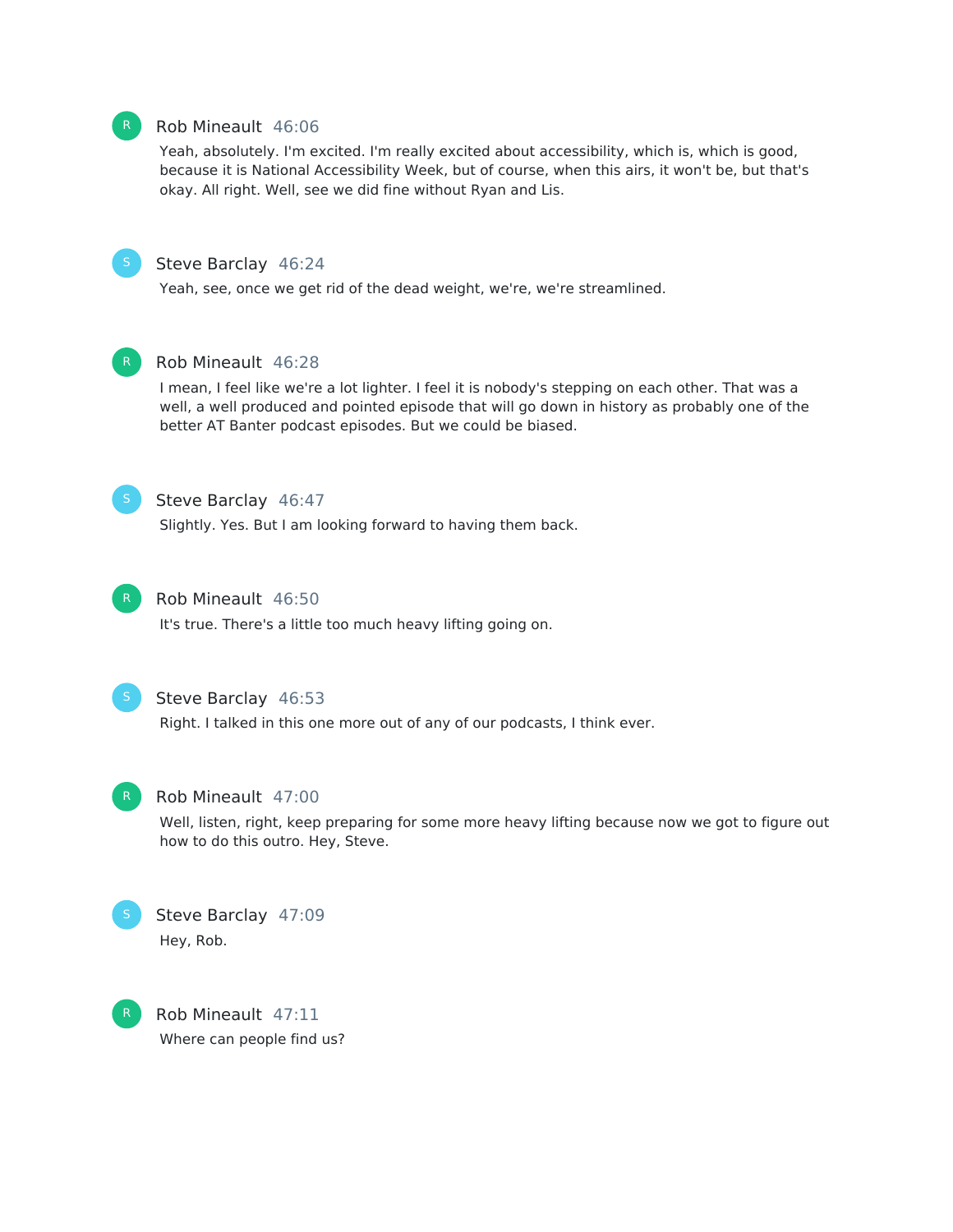

### Mandi Crespo 47:14

Well, they can find us online at www.atbanter.com.



### Rob Mineault 47:19

Hey, they can also drop us an email if they so desire at cowbell@atbanter.com



### Steve Barclay 47:25

insert cowbell sound here Yeah, it's just not the same with no Ryan on the cowbell.



### Rob Mineault 47:32 No really isn't.



### Steve Barclay 47:37

They can also find us on Facebook. They can find us on Instagram. They can find us on Twitter. We're just all over the place.



### Rob Mineault 47:48

Yep. In more ways than one.



### Steve Barclay 47:50 Yeah. Do we have a LinkedIn page?

Rob Mineault 47:54 Yeah, we do. We do.



Rob Mineault 47:58